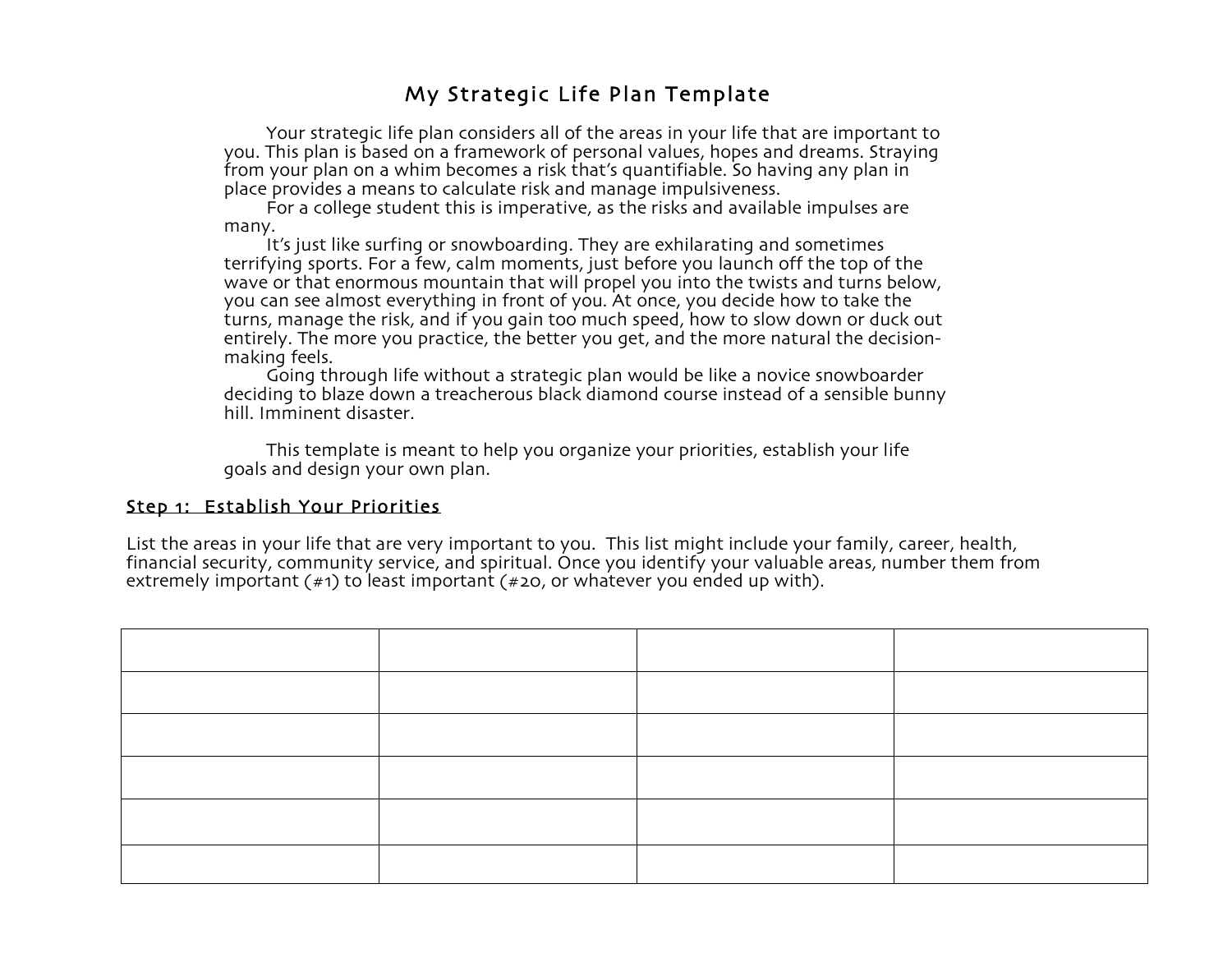### Step 2: Establish Your Goals

For each of your priorities identified in Step 1 above, think about where you want to be in that area of your life in the next one to two years, the next five years, and ultimately, at the end of your life.

| MY LIFE AREAS | In 1-2 YEARS I want to<br>be here: | In 5 YEARS I want to be<br>here: | Ultimately,<br>I want to be here: |
|---------------|------------------------------------|----------------------------------|-----------------------------------|
|               |                                    |                                  |                                   |
|               |                                    |                                  |                                   |
|               |                                    |                                  |                                   |
|               |                                    |                                  |                                   |
|               |                                    |                                  |                                   |
|               |                                    |                                  |                                   |
|               |                                    |                                  |                                   |
|               |                                    |                                  |                                   |
|               |                                    |                                  |                                   |
|               |                                    |                                  |                                   |
|               |                                    |                                  |                                   |
|               |                                    |                                  |                                   |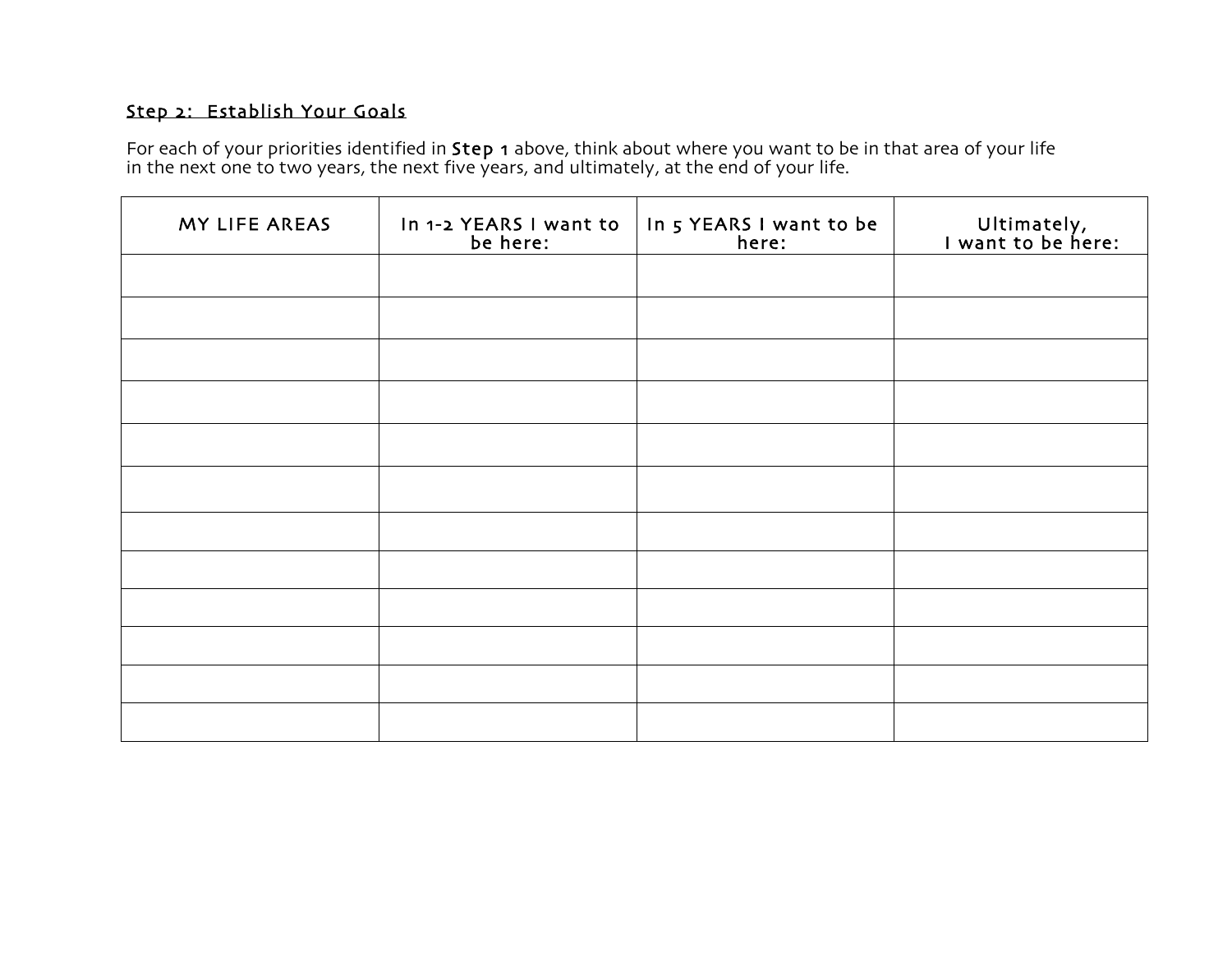#### Step 3: Develop Your Action Plan

Keep this in your mind at all times: What gets planned – gets done! Without specific steps and dates, all you have is a wish list - not a plan.

Writing in the details of the plan is essential to your success. This is where you set in place the action steps and deadlines to get you where you want to be and help you accomplish your goals.

Consider using the SMART Model: Specific, Measurable, Attainable, Realistic and within a specific Timeframe.

You will need to identify detailed steps for each one of the "Goals" you wrote in Step 2 above. The following page shows a sample of one Life Area (Education), one goal and its action steps.

You will only start your plan here, but it must end up as complete as possible. It needs to become a part of the substance of your daily schedule, and thus, your life (so you can make your life happen.)

Remember, this is NOT written in stone - not your purpose, or any of the goals or steps. Just as in a strategic plan in business, things change. Life has a funny way of shifting from time to time, requiring adjustments in timing, steps, and resources. Sometimes you might simply change your mind, but to get anywhere, you must start somewhere.

For more instructions, try a handout from this site: www.mpace.org/html/AnnualConference/arizona/Powerpoints/creatingastrategiclifeplanhandout.doc

Good luck and happy planning!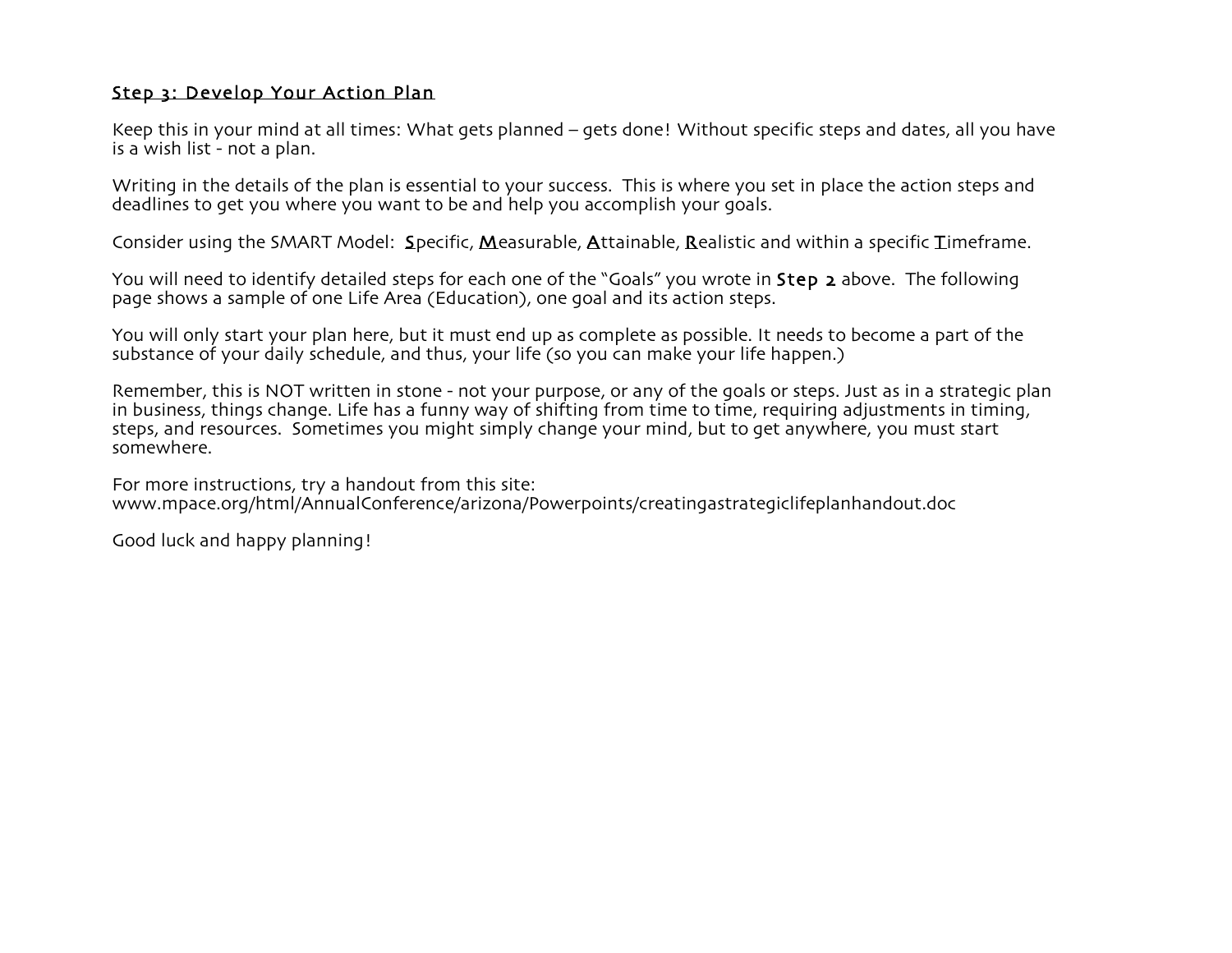# Sample – Strategic Life Plan

| Life Area: Education                   |                                                                                                                                                                                              |                              |
|----------------------------------------|----------------------------------------------------------------------------------------------------------------------------------------------------------------------------------------------|------------------------------|
| <b>GOALS</b>                           | <b>ACTION STEPS</b>                                                                                                                                                                          | <b>DEADLINES</b>             |
| Finish my degree at<br><b>UH-Manoa</b> |                                                                                                                                                                                              | By the end of<br>spring 2010 |
|                                        | 1) Make an appointment with an advisor to<br>transfer.<br>- Identify possible major & minor.<br>- Identify a potential mentor - and ask if she/he<br>will help guide me                      | 1/30<br>11/5<br>11/10        |
|                                        | 2) Complete Application Process<br>- Ask someone whose already transferred for<br>help.<br>- The due dates are: ____________<br>- Send application                                           | 1/30<br>2/15                 |
|                                        | 3) Apply for Financial Aid / scholarships<br>- SEED Scholarship application due date is: ___<br>- FASFA due date is: $\frac{1}{2}$<br>- Ask someone in the Financial aid office for<br>help. | 2/28<br>3/31<br>4/15         |
|                                        | 4) List of required classes to complete: (based on<br>degree requirements)<br>$-$ Year 1:<br>Summer session?<br>- Year 2:                                                                    | 2008-2009<br>2009-2010       |
|                                        | 5) Find out about possible summer internships /<br>associations.                                                                                                                             | 4/1                          |

I